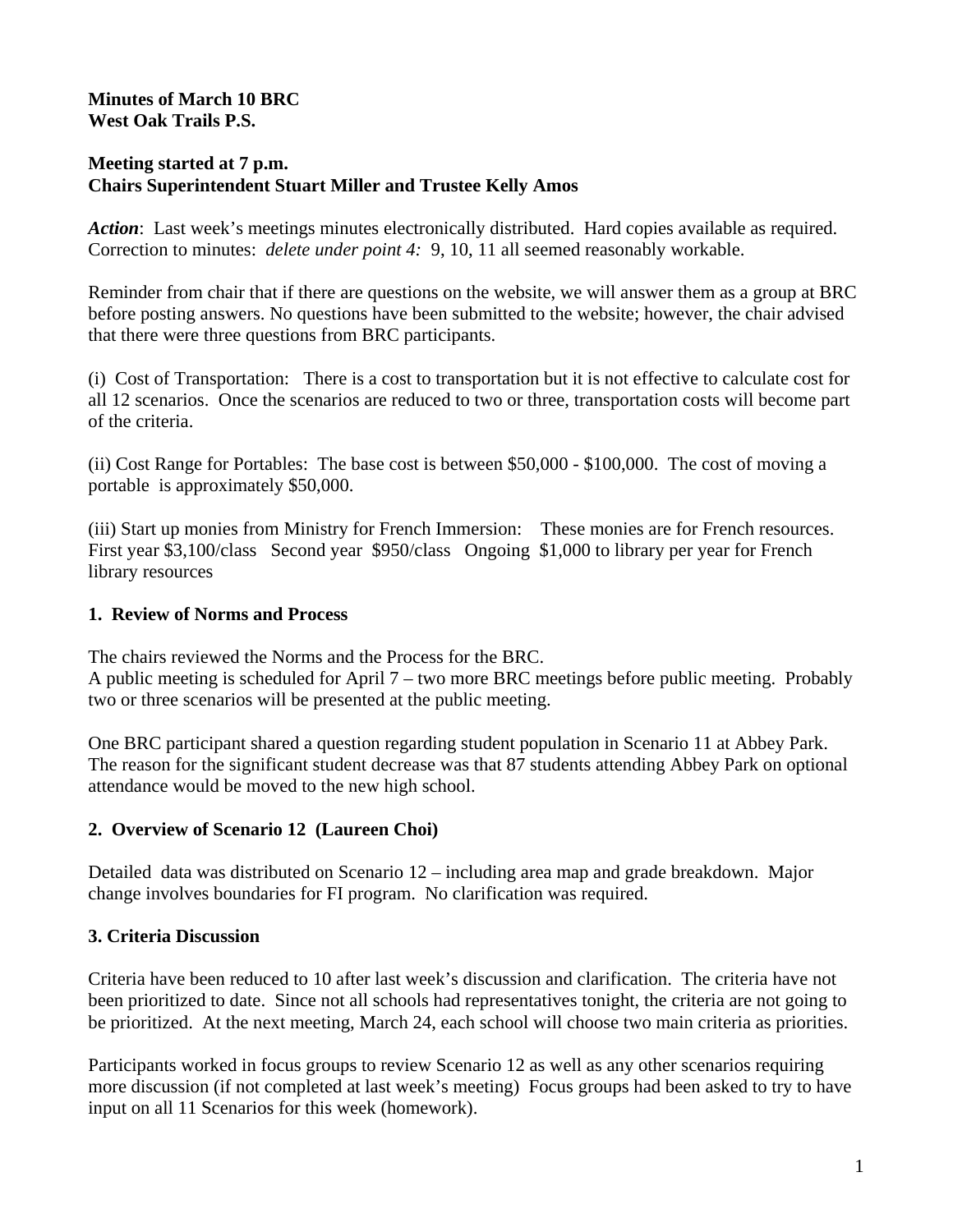### **4. Dotmocracy of 12 Scenarios**

Each person given 5 red circles (dots), 5 green circles (dots) to place on 12 scenarios. Not necessary to use all dots. Participants advised to only use one dot per scenario. Red means "discard"; Green means "keeper." Participants given five minutes to place dots. Once all participants had completed the process the Scenarios were reviewed.

#### *Focus on Green Scenarios*

Scenario 10 – sensitive to cohorts; students from elementary school to same high school, keeps every school under total capacity. Overall balance of enrolment in all high schools. Program viability.

Scenario 5 – similar reasons to Scenario 10; Students attend closest high school i.e. Palermo Eng goes to new school not Abbey Park. Heritage Glen stays at current high school (Abbey Park)

Scenario 11 – Keeps cohorts together, walk to for Eng. and FI; Negative – put Abbey Park way over capacity compared to new school and TAB.

Scenario 1 –Upper Middle dividing line good for Eng. program. Abbey Park same community. TAB not over enrolled. FI issue not addressed. Transportation will be an issue re FI. Does not address need for walk to for FI.

Scenario  $6 - 50/50$  split – draws from a greater area for FI programs for greater viability

Scenario 2 – 50/50 split

*Focus on Red Scenarios*

Scenario 12 – no program viability – imbalance at all high schools

Scenario 3 – Heritage Glen issues; does not address FI in area north of QEW

Scenario 4 – north/south split; splits Forest Trail community

Scenario 7 – over crowds Abbey Park; many students in transition from FI perspective

Scenario 8 – Abbey Park still over crowded; TAB under utilized; FI program small in many schools

Scenario 9 – no comments

Question regarding importance of percentage of opinions on each scenario. Not valid as 12 scenarios, 10 opinions requested and so inevitably there will be some scenarios with fewer dots.

People who were absent will be asked to review scenarios to pick "Top Five" and "Bottom Five" (maximum of five yes, five no). Absentees will be requested to reply back by March 23 so that their data can be included for the next meeting. At the next meeting, all scenarios will still be posted.

How do you want to pick criteria? BRC chose to use revised criteria for decision making process. (possibly group 1, 5, 8 together as related and all criteria should be re-identified alphabetically not numerically to avoid confusion)